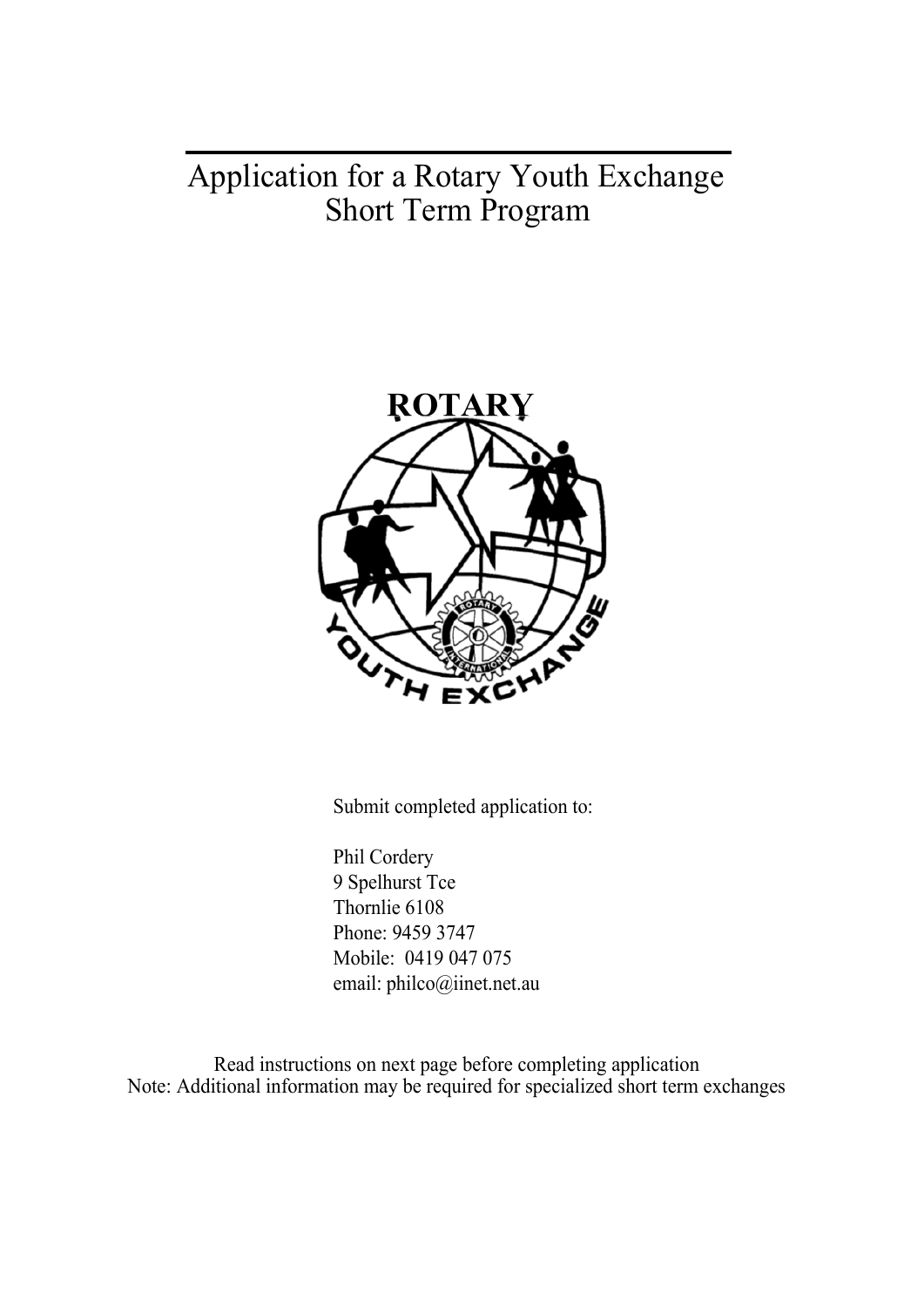## **Instructions for Rotary Youth Exchange Short Term Program Application**

Read these directions carefully before completing the application. If you are accepted as an exchange student, this application will be sent to your host country. It will serve as your introduction to the people who are being asked to host you. It is important that the first impression you make be a good impression. Complete this application carefully. All grammar and spelling should be correct. And remember, neatness counts.

## GENERAL INSTRUCTIONS:

This application provides hosting Rotary Clubs and Districts basic information from which short term youth exchange placements can be made. Hosting Rotary Clubs and Districts may add additional pages to obtain information applicable for specialized short term exchanges (such as camps for students with disabilities, tours, New Generations Exchanges, etc.) Applications must be legible. Typed or computer generated applications are preferred. Answer all questions as asked. Do not write "same" or "see page," etc. Type answers on the application except where otherwise indicated. Practice on a draft copy of the application to make sure your answers fit in the space provided.

**Signatures:** All signatures *must be originals and written in BLUE ink* on all four copies. To accomplish this, complete one full application but do **not sign it.** Make three copies and then sign all four completed applications. The student's signature is required 2 times and parents' signatures are required once on each copy of the application. To help you find signature locations, all signature locations have been placed in boxes and asterisked (\*).

### SPECIFIC INSTRUCTIONS:

**Page 1- Address** This should be the student's postal address.

**Applicant and Parents/Legal Guardian** All parental information must be completed. If your parents are divorced, provide the requested information for the non-custodial parent, not your step-parent unless he/she has legal guardianship of you or has formally adopted you. If someone other than a parent is your legal guardian, provide the requested information for the legal guardian. Authorizations must be obtained from all parents and guardians. Emergency telephone numbers must be different than the home and business phone numbers. If your parents have a fax number or e-mail address, type it in the space provided.

**Date of Birth** Remember to use the alphabetic abbreviation for month, e.g., (1986 / Feb / 22); not the numeric. Please note that this annotation of date of birth is the International Standard and may be different from what you are used to.

**Rotary Club and District Endorsement** This will be completed by your Rotary Club and District Youth Exchange Committee. Give all 4 copies to your Rotary contact for signature. In some cases, the school arranges for this. Check with your guidance counselor. The District Endorsement will be completed if and when you are selected. Clubs and Districts --Please note that you also need to complete the top part of the Supplemental Section.

### **Page 2: Program Rules and Conditions of Exchange**

Parents and students should read these carefully. You are expected to abide by these rules and conditions of exchange while a participant in the Rotary Youth Exchange program. Failure to do so may result in the termination of your exchange and early return home. All signatures must be originals. This should be signed in the presence of a Rotary Club representative. Note: These are rules and conditions jointly agreed to by most Rotary Districts. However, your Hosting District may add, modify or delete some of these rules and/or conditions. You will be informed by your Hosting District of any changes.

**Permission for Medical Care and Release of Liability** Read carefully. If you are ill and require medical care, this gives permission for your host family and/or a hosting Rotarian to act for your parents or guardians. This holds your natural parents responsible for additional medical bills and transportation costs not covered by your insurance if required by your illness. You and BOTH parents or guardians must sign where indicated. If your parents are divorced, you must get the signature of the non-custodial parent unless someone else has legal guardianship of you. Authorizations must be obtained from all parents and guardians.

**Emergency Contact** Provide the name and telephone/ fax of a family member or close friend of your parents who may be contacted in case of an emergency if we cannot contact your parents. This should be someone who your parents trust to make decisions about your medical care when your parents are not available.

**Pages 3-4: Supplemental Information** (Sponsoring Club and District must complete the top part of this page)

Answer each question succinctly. Give thought to the message you are communicating to your future host club and family. You may add up to two typed pages if needed. If you have dietary restrictions, be sure to state clearly what you will not eat. If you smoke, drink alcoholic beverages or have a past or current involvement with illegal drugs, be sure to provide the explanatory information requested. A "yes" answer will not automatically eliminate you, however, it will necessitate special consideration by the host family.

**Page 5: Picture page** Affix the pictures to the page with glue or double-sided tape (do not staple). You may either make color copies of the page or use all original copies of the pictures.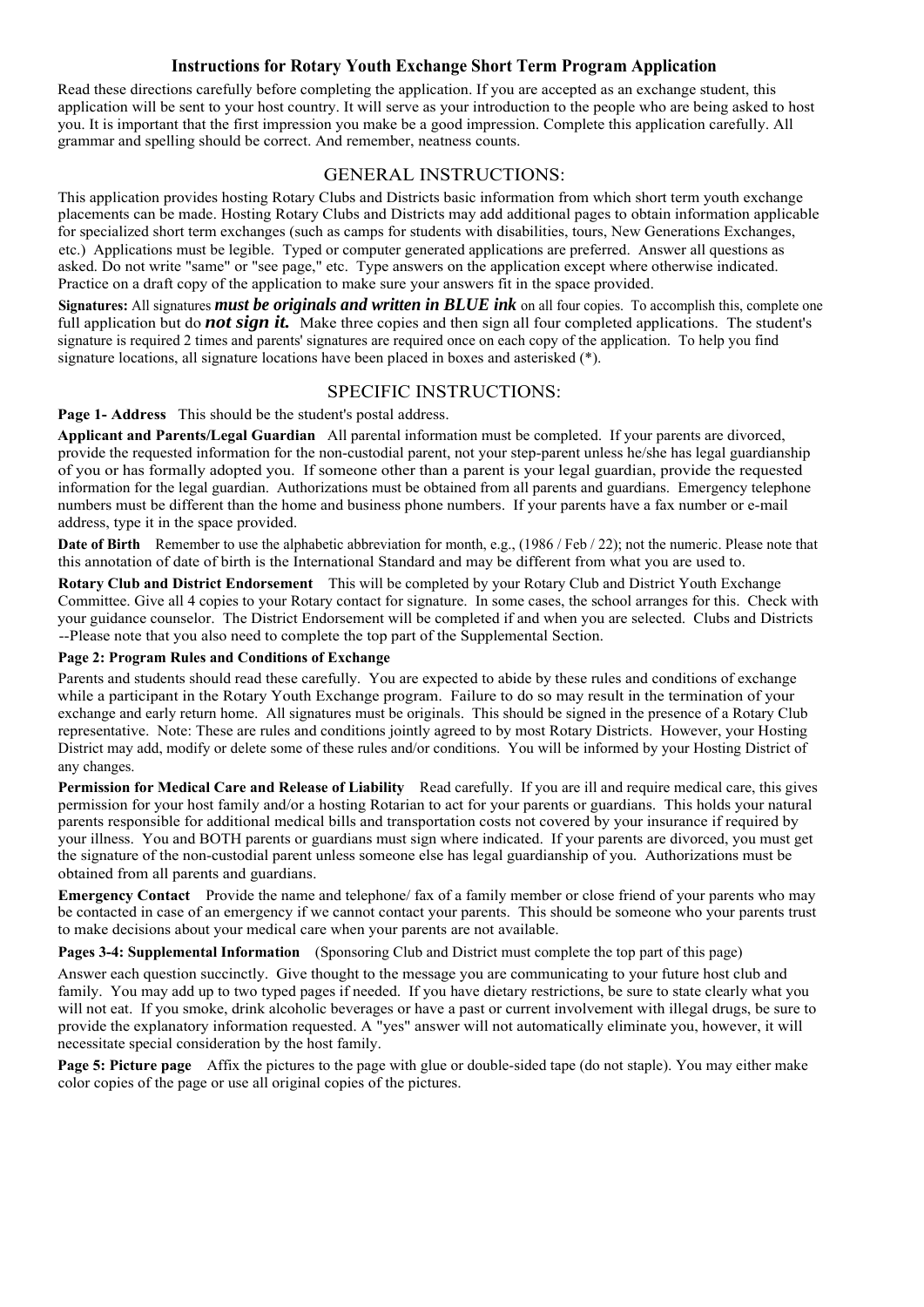|                                                                                                                                                                                                         | Application for a<br><b>Rotary Youth Exchange</b><br>District                                                                                                                                                                                                                                                                                                                                                                                                                                                                                                                                                                                                                                                             | <b>Short Term Program</b> |                         |  |                                                                                                                          |
|---------------------------------------------------------------------------------------------------------------------------------------------------------------------------------------------------------|---------------------------------------------------------------------------------------------------------------------------------------------------------------------------------------------------------------------------------------------------------------------------------------------------------------------------------------------------------------------------------------------------------------------------------------------------------------------------------------------------------------------------------------------------------------------------------------------------------------------------------------------------------------------------------------------------------------------------|---------------------------|-------------------------|--|--------------------------------------------------------------------------------------------------------------------------|
| TYPE the application, make three copies and SIGN each application in BLUE ink. All<br>signatures must be originals. All <i>dates are year / month / day</i> . Read the Instructions first.<br>Applicant |                                                                                                                                                                                                                                                                                                                                                                                                                                                                                                                                                                                                                                                                                                                           |                           |                         |  | Smile!<br>Attach a good quality,<br>color head-and-shoulder<br>recent photograph<br>2 in. x 2.5 in.<br>(5 cm. x 6.5 cm.) |
| Bentley                                                                                                                                                                                                 |                                                                                                                                                                                                                                                                                                                                                                                                                                                                                                                                                                                                                                                                                                                           |                           |                         |  |                                                                                                                          |
| Family name/ Legal name                                                                                                                                                                                 | First / Given name                                                                                                                                                                                                                                                                                                                                                                                                                                                                                                                                                                                                                                                                                                        | Want to be called         | Sex $(M / F)$           |  |                                                                                                                          |
| <b>Street Address</b>                                                                                                                                                                                   |                                                                                                                                                                                                                                                                                                                                                                                                                                                                                                                                                                                                                                                                                                                           | City                      |                         |  |                                                                                                                          |
| State / Province                                                                                                                                                                                        | Country of Residence                                                                                                                                                                                                                                                                                                                                                                                                                                                                                                                                                                                                                                                                                                      |                           | Postal Code             |  |                                                                                                                          |
| Date of Birth (yr / mo / day)                                                                                                                                                                           | City of Birth                                                                                                                                                                                                                                                                                                                                                                                                                                                                                                                                                                                                                                                                                                             |                           | State/Province of Birth |  | Country of Birth                                                                                                         |
| Citizen of (Country)                                                                                                                                                                                    | Home Telephone                                                                                                                                                                                                                                                                                                                                                                                                                                                                                                                                                                                                                                                                                                            |                           | E-mail Address          |  |                                                                                                                          |
| knowledge.                                                                                                                                                                                              | I, as the above applicant, hereby state that I am of good health and character, understand the importance of the role of a youth ambassador as<br>a Rotary Youth Exchange Student, have read and agree to abide by the Program Rules and Conditions of Exchange detailed on page 2 of this<br>application and will, to the best of my ability, maintain the high standards required of a Rotary Youth Exchange Student should I be chosen<br>to represent my sponsoring Rotary club and district, my school, community, state / province and country as an exchange student.<br>I further state that all the material contained in this application and documents attached hereto are true and accurate to the best of my |                           |                         |  |                                                                                                                          |

|                                        | Applicant's Signature                  | Date (yr / mo / day) |  |  |
|----------------------------------------|----------------------------------------|----------------------|--|--|
| Parents/Legal Guardians                |                                        |                      |  |  |
| Natural Father's name / Legal Guardian | Natural Mother's name / Legal Guardian |                      |  |  |
| <b>Address</b>                         | Address                                |                      |  |  |

*\**

| Occupation                     | <b>Business Telephone</b>     | Occupation         | <b>Business Telephone</b>     |
|--------------------------------|-------------------------------|--------------------|-------------------------------|
| Home Telephone                 | <b>Emergency Telephone</b>    | Home Telephone     | <b>Emergency Telephone</b>    |
| Fax                            | E-mail                        | Fax                | E-mail                        |
| Rotarian? $\Box$ Yes $\Box$ No | If "Yes," Name of Rotary Club | Rotarian? $Yes$ No | If "Yes," Name of Rotary Club |

| <b>Sponsoring Rotary Club and District</b>                                                                                                                                                                                                                                                                                                                                  |                                                 |
|-----------------------------------------------------------------------------------------------------------------------------------------------------------------------------------------------------------------------------------------------------------------------------------------------------------------------------------------------------------------------------|-------------------------------------------------|
| parents / legal guardians and reviewed the student's application, hereby endorse the student as meeting the qualifications for Rotary Youth<br>Exchange and recommend to hosting clubs the acceptance of this student. The District agrees to provide adequate orientation to the student<br>and parents before departure, and $\Box$ will $\Box$ will not host an Inbound. | having interviewed the applicant and his / her, |

| Type - Club President |      | Type - Club Secretary/ YEO |      | Type - District YE Chairperson |      |
|-----------------------|------|----------------------------|------|--------------------------------|------|
|                       |      |                            |      |                                |      |
| Sign - Club President | Date | Sign - Club Secretary/ YEO | Date | Sign - District YE Chairperson | Date |

*Rotary Youth Exchange Short Term Program Application* -1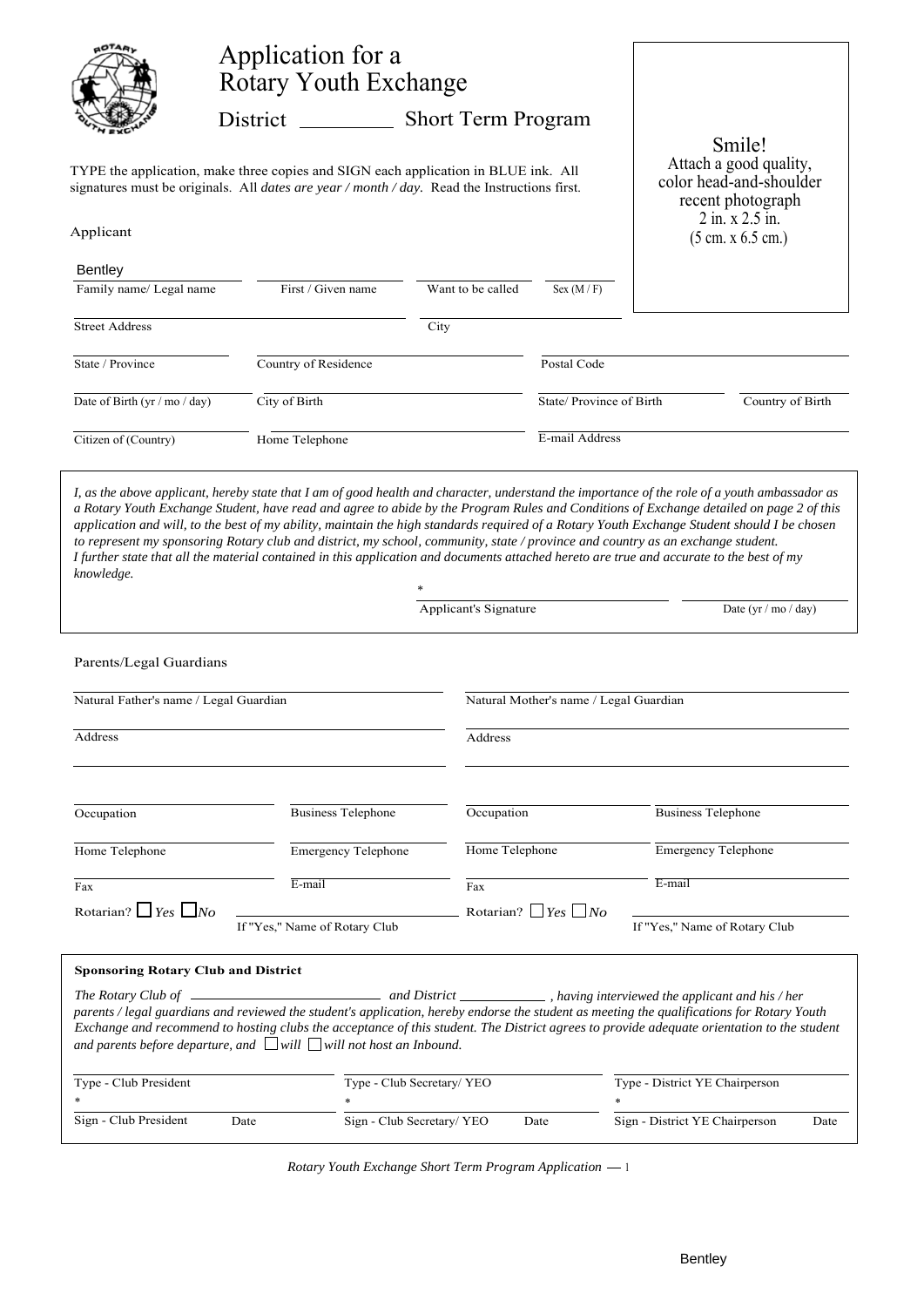# **Program Rules and Conditions of Exchange**

- 1) Obey the Laws of the Host Country If found guilty of 8) The student must abide by the rules and conditions of violation of any law, student can expect no assistance from Rotary or their native country. Student will be returned home as soon as released by authorities. 9) The student must return home directly by a route
- 2) The student is not allowed to possess or use illegal drugs. mutually agreeable to the Host District and student's Medicine prescribed by a physician is allowed. parents.
- 3) The student is not authorized to operate a motorized 10) The student shall have sufficient financial support vehicle of any kind which requires a federal/ state/ provincial license or participate in driver education programs.
- 4) The illegal drinking of alcoholic beverages is expressly forbidden. Students who are of legal age in host country 11) You will be under the Hosting District's authority should refrain.
- 5) Stealing is prohibited. There are no exceptions.
- 6) Unauthorized travel is not allowed. Students must follow the travel rules of the Host District.
- 7) The student must be covered by a health and life insurance policy agreeable to the Hosting District.
- exchange of the Hosting District provided to you by the District Youth Exchange Committee.
- 
- to assure his/her well-being during the exchange. Any unusual costs relative to a student's early return home or other unusual costs shall be the responsibility of the student's own parents/ guardians.
- while you are an exchange student. Parents/ guardians must avoid authorizing any extra activities directly to their son/ daughter. The Host Club and District Youth Exchange officers must authorize such activities. Relatives in the host country will have no authority over the student while they are in the program.

# **Permission for Medical Care and Release of Liability**

In consideration of the acceptance and participation of the applicant in such program, the undersigned APPLICANT and his or her PARENTS or Legal GUARDIANS, to the full extent permitted by law, hereby release and agree to save, hold harmless and indemnify, all host parents and members of their families, and all members, officers, directors, committee members and employees of host and sponsoring Rotary Clubs and Districts, and of Rotary International, from any or all liability for any loss, property damage, personal injury or death, including any such liability which may arise out of the negligence of any such persons or entities, which may be suffered or claimed by such applicant, parent or guardian during, or as a result of, the participation by the applicant in such Youth Exchange program, including travel to and from the host country.

We, the parents/ guardians of the applicant, and the applicant if of legal age, who have the sole and legal right to make the decisions on the health and care of the applicant do **release from liability and grant permission** as noted of the following while our son / daughter / ward is overseas as a Rotary Youth Exchange student:

- In the event of **accident or sickness** we/ I authorize any Rotarian, authorized chaperones of Rotary activities and host parent(s) of our son / daughter / ward **to select the appropriate medical facility and physician(s) / dentist(s)** to provide treatment;
- We/ I give permission for any operation, administration of anesthetic or blood transfusion which a medical practitioner may deem necessary or advisable for the treatment of our son / daughter / ward;
- We / I further **consent to any medical or surgical treatment by a licensed physician, surgeon or dentist** which might be required by our son / daughter / ward **for any emergency situation.** We do request that we be notified as soon as possible, but emergency treatment need not be delayed to provide such notice. Permission is granted for immunizations required for school registration;
- In the case of **elective surgery,** we/ I request **that we/l be notified prior** to such arrangements.

Having read and understood the ''Program Rules and Conditions of Exchange,'' we agree to abide by these rules and conditions and understand that any violation may result in abrupt termination of the exchange, and we further agree that the host Rotary club and host Rotary district shall have final authority in enforcing these rules and conditions and any other rules and conditions which may be imposed with due notice.

| ż<br>Signed                                              | Signed.         | $\ast$          |
|----------------------------------------------------------|-----------------|-----------------|
| Applicant                                                | Father/Guardian | Mother/Guardian |
| In the presence of Sponsor Rotary Club Representative __ |                 |                 |
|                                                          | (Signature)     |                 |
| Day of<br>Dated this                                     |                 |                 |
| (Month)                                                  | (Year)          |                 |

### **Emergency Contact in home country**

| Name      | Relation to you |
|-----------|-----------------|
| Telephone | Fax             |

*Rotary Youth Exchange Short Term Program Application* – 2

*-*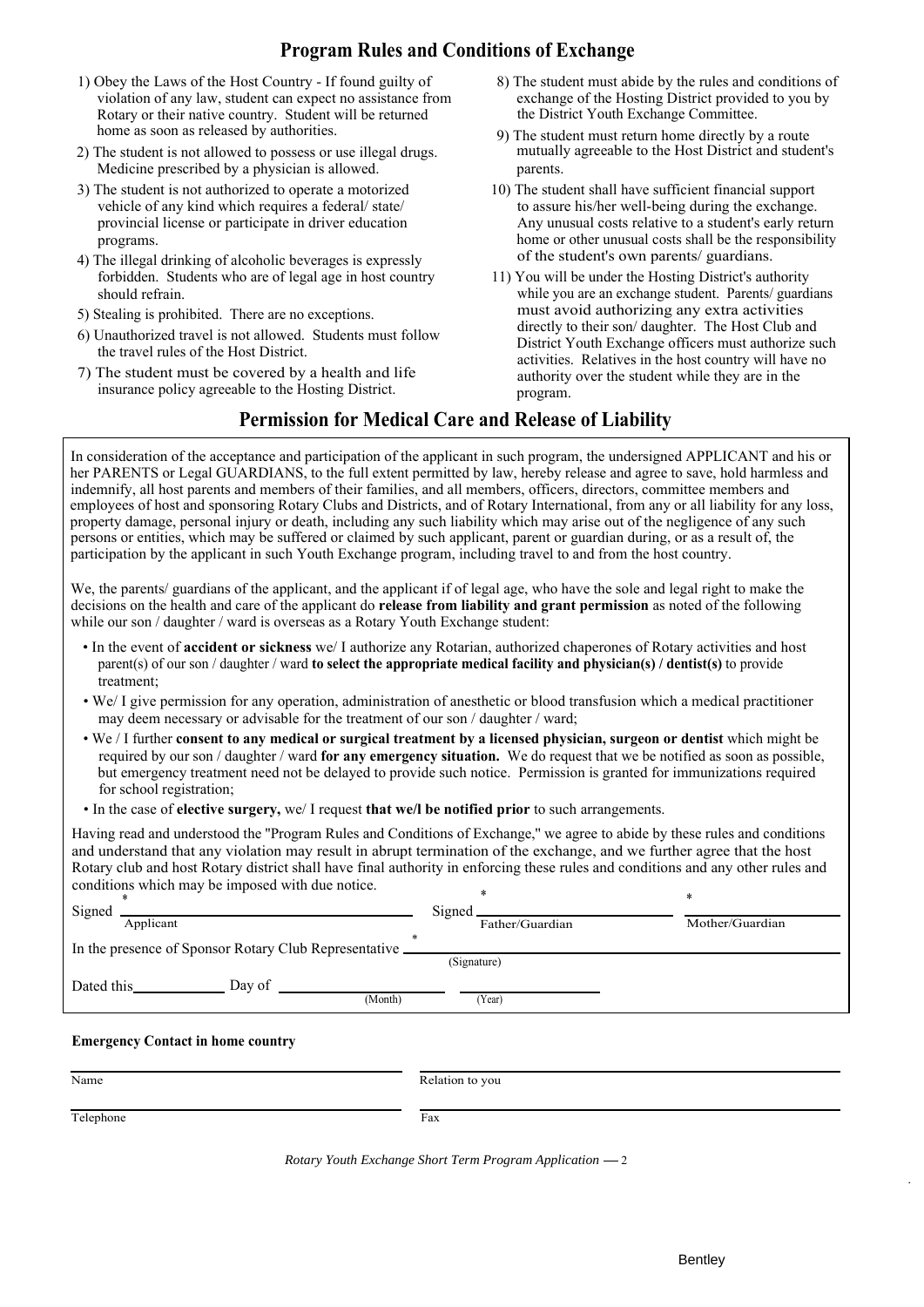# **Supplemental Information**

## **SPONSORING DISTRICT AND CLUB CONTACTS**

| District Chairperson: _                                                                                                                                                                                                             |      |                      |          |          |          |                                               |                                          |          |
|-------------------------------------------------------------------------------------------------------------------------------------------------------------------------------------------------------------------------------------|------|----------------------|----------|----------|----------|-----------------------------------------------|------------------------------------------|----------|
|                                                                                                                                                                                                                                     | Name |                      |          |          |          |                                               |                                          |          |
| Address                                                                                                                                                                                                                             |      |                      |          |          |          |                                               |                                          |          |
| Telephone                                                                                                                                                                                                                           |      | Fax                  |          |          |          | $E$ -mail                                     |                                          |          |
| Club Representative: -<br>(Officer or YEO)                                                                                                                                                                                          | Name |                      |          |          |          |                                               |                                          |          |
| Address                                                                                                                                                                                                                             |      |                      |          |          |          |                                               |                                          |          |
| Telephone                                                                                                                                                                                                                           |      | Fax                  |          |          |          | E-mail                                        |                                          |          |
| <b>STUDENT</b>                                                                                                                                                                                                                      |      |                      |          |          |          |                                               |                                          |          |
| Family name/ Legal name                                                                                                                                                                                                             |      | First/ Given name    |          |          |          |                                               | Second/ Given name                       | Sex(M/F) |
| Date you prepared answers $(yr / mo / day)$                                                                                                                                                                                         |      | Religion (spell out) |          |          |          |                                               | Dietary Restrictions (If "YES," explain) |          |
| 1. Please list the languages you have studied and indicate your level of fluency.<br>$(1 = Poor, 2 = Marginal, 3 = Short Sentences, 4 = Fluent)$                                                                                    |      |                      |          |          |          |                                               |                                          |          |
|                                                                                                                                                                                                                                     |      |                      | $\Box$ 1 | $\Box$ 2 | $\Box$ 3 | $\begin{array}{ c c c } \hline \end{array}$ 4 | COUNTRY OF CHOICE                        |          |
|                                                                                                                                                                                                                                     |      |                      | $\Box$ 1 | $\Box$ 2 | $\Box$ 3 | $\Box$ 4                                      |                                          |          |
|                                                                                                                                                                                                                                     |      |                      | $\Box$ 1 | $\Box$ 2 | $\Box$ 3 | $\Box$ 4                                      |                                          |          |
| 3. What are your interests and activities? What leadership positions have you held (in school and outside activities such as<br>scouting)?                                                                                          |      |                      |          |          |          |                                               |                                          |          |
| 4. What are your hobbies and accomplishments? Elaborate on your interests in these areas (e.g., Why did you become<br>interested in the activity? How long have you been interested? How much time do you devote to the activity?). |      |                      |          |          |          |                                               |                                          |          |
| 5. What are your future plans and ambitions?                                                                                                                                                                                        |      |                      |          |          |          |                                               |                                          |          |
| 6. Why do you wish to participate in this program?                                                                                                                                                                                  |      |                      |          |          |          |                                               |                                          |          |
|                                                                                                                                                                                                                                     |      |                      |          |          |          |                                               |                                          |          |

*Rotary Youth Exchange Short Term Program Application* - 3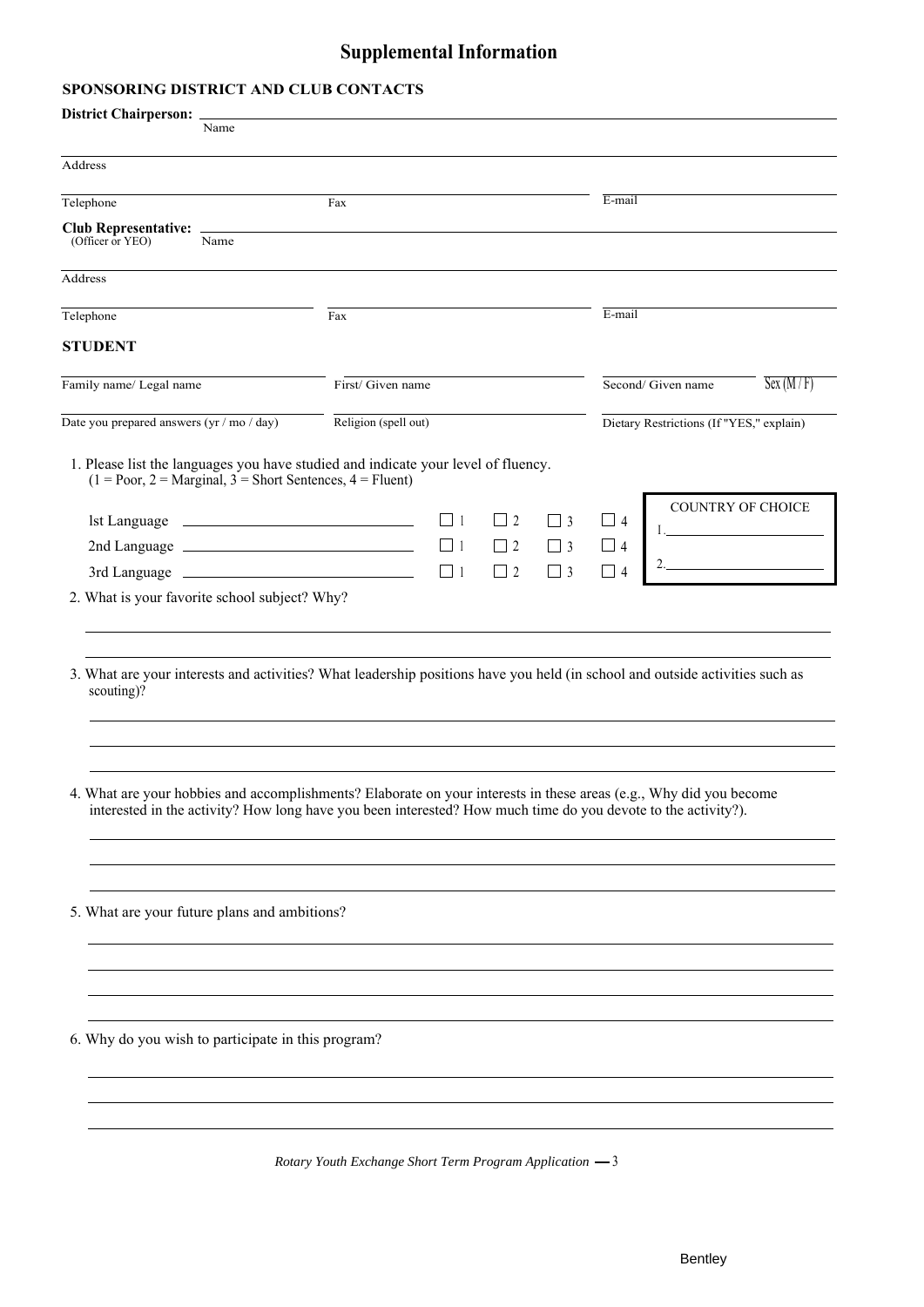| 7. Most Rotary Clubs / Districts require you to host the student with whom you will be staying while on this program.<br>Is your family willing to host an inbound exchange student in your home? $\Box$ Yes $\Box$ No                                                           |
|----------------------------------------------------------------------------------------------------------------------------------------------------------------------------------------------------------------------------------------------------------------------------------|
| What do you prefer as the gender of the student you will host? (Please check one)<br>$\Box$ Male $\Box$ Female $\Box$ Either                                                                                                                                                     |
| 8. Describe your community and home.                                                                                                                                                                                                                                             |
| 9. Describe your family interests, activities, pets, siblings at home, etc                                                                                                                                                                                                       |
|                                                                                                                                                                                                                                                                                  |
| 10. Identify four major issues confronting youth today. Select the most major issue and tell us why it is of personal concern.                                                                                                                                                   |
| 11. Medical Information<br>a. Do you have any medical conditions? Please describe.                                                                                                                                                                                               |
| b. Have you taken any prescribed medications in the prior six months? Please provide the name of the medication and<br>reason it was prescribed.                                                                                                                                 |
| c. Do you have any special health considerations (allergies, disabilities, etc.)? Please describe.                                                                                                                                                                               |
| 12. ** Do you smoke? □ Yes □ No ** Have you ever been involved with illegal drugs? □ Yes □ No<br>** Do you drink alcoholic beverages? $\Box$ Yes $\Box$ No<br>** If you answered "YES" to any of the questions asterisked, please explain: (see Instructions, inside cover page) |
|                                                                                                                                                                                                                                                                                  |

*Rotary Youth Exchange Short Term Program Application - 4*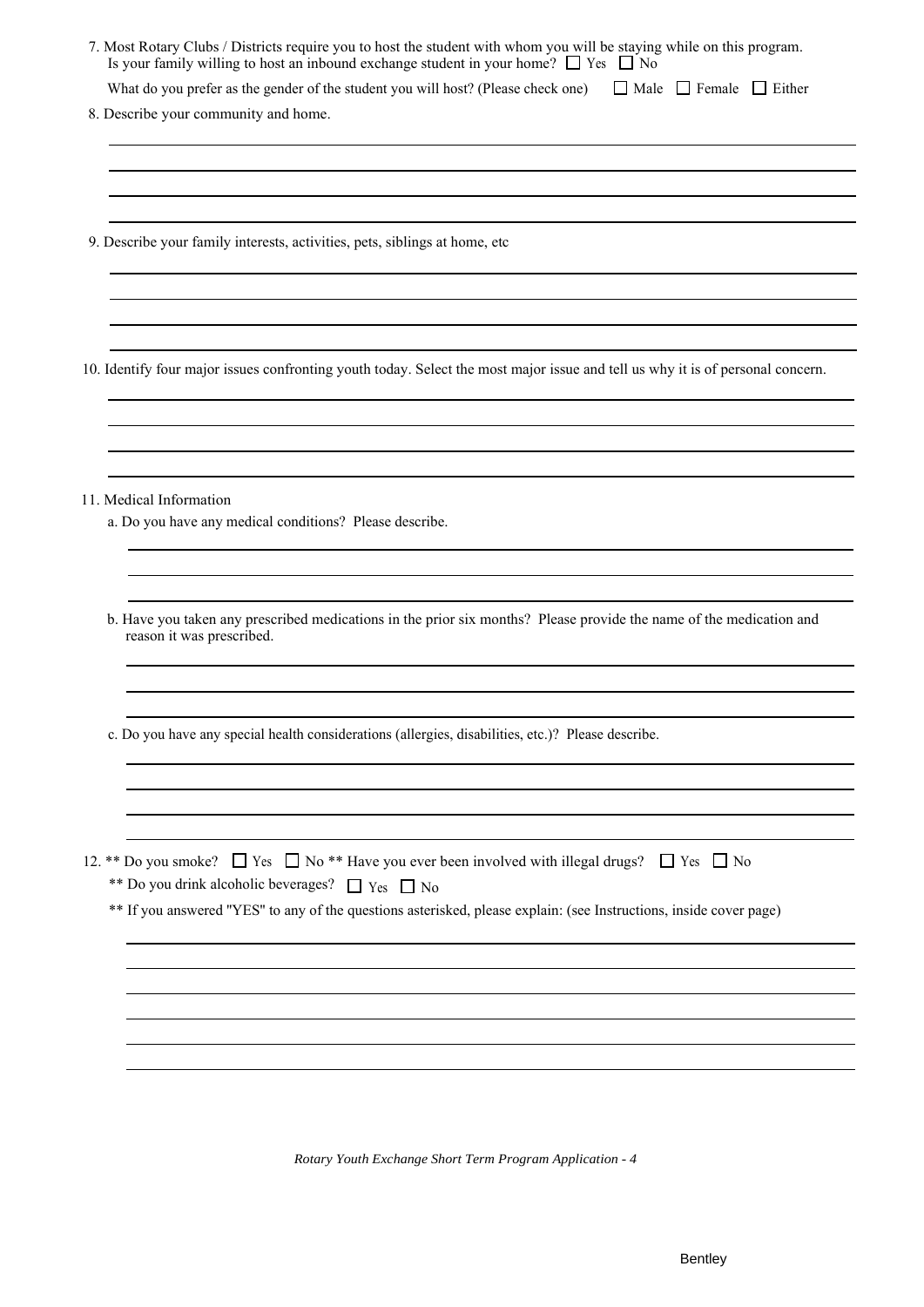## Picture Page

Once you have your four pictures, show them to the Rotarian or teacher assisting you. If the pictures are approved for the purpose here, affix the pictures to the page with glue or double-sided tape (do not staple).

My Home  $\qquad \qquad$  My Family My Special Interest Something Important to Me

*Rotary Youth Exchange Short Term Program Application 5*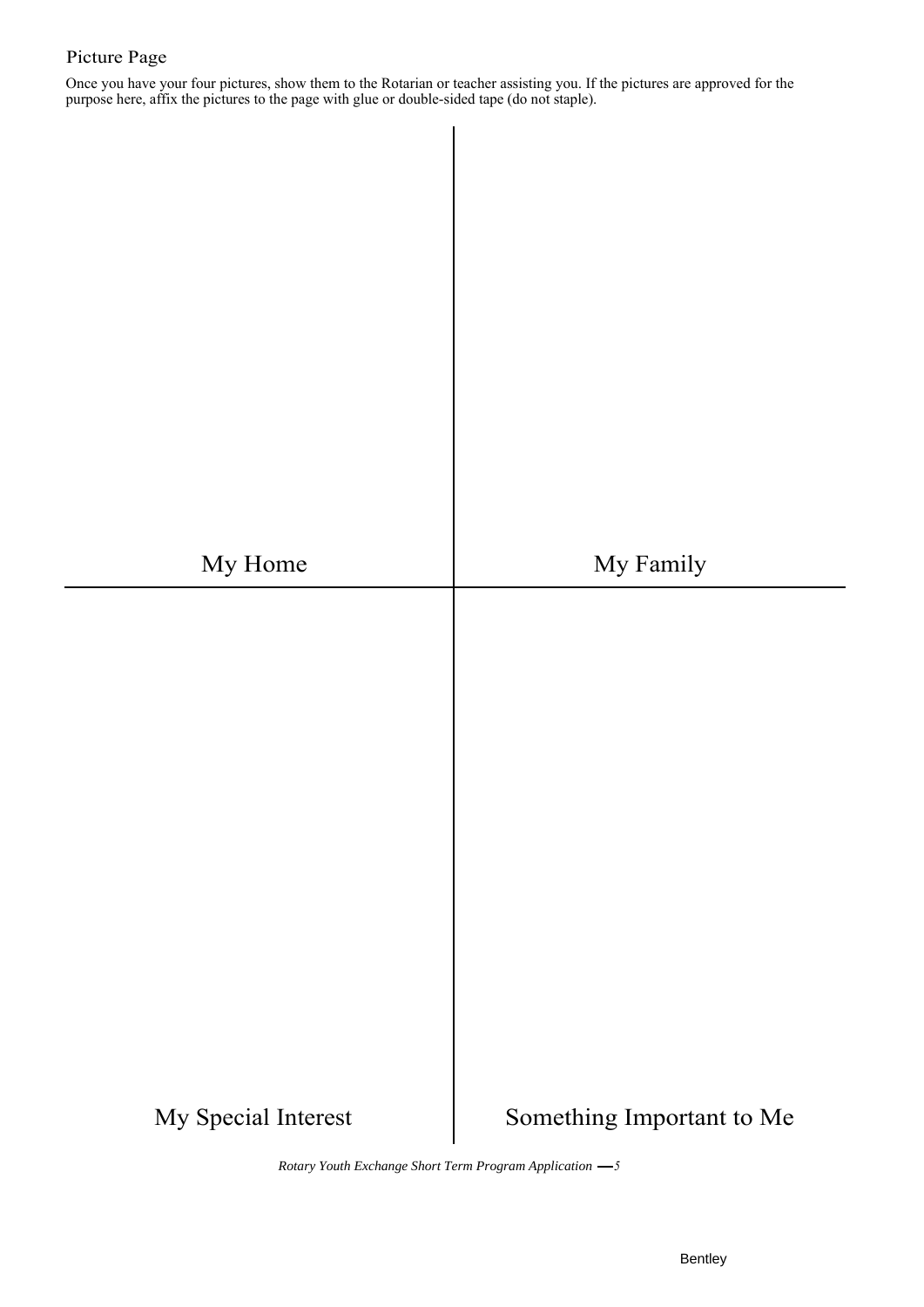

**District Applicant Name** 

# **Short-Term Exchange Program Letters and Photos**

### **Student's Letter**

Write a letter introducing yourself to your future host club and, if applicable, host families. Keep in mind that this will be their first impression of you. Incorporate your answers to the following questions, providing as much detail as possible (if you need help generating details, also consider the italicized questions in parentheses).

*Specifications:* Type your letter on a separate sheet (or sheets) of paper, and include your name on each. Attach your letter to this page. Maximum length: 3 pages.

- 1. What do you do when you have free time?
- 2. What you do at your school*? (How many subjects do you take? What are they? How long are the classes? What is your daily schedule during the school year? Start with when you wake-up and discuss only one typical day's schedule.)* Are you able to choose courses at your school? If so, which courses did you choose, and why?
- 3. What are your school interests and activities? What leadership positions have you held?
- 4. How would you describe your home? *(Do you have your own room, or do you share your room with others? Where in your house do you study? How far is your home from your school? Do you drive, ride a bus, or walk to school?)*
- 5. What are the occupations of your mother and father? *(What product or service does each make or perform? What is her/his position or title?)*
- 6. How would you describe your community? *(Is it in or near a major city? What is the population? industry? economy?)*
- 7. What are your interests and accomplishments? *(Are you interested in art, literature, music, sports, other activities? How did you become interested in the activity? How long have you been interested? How much time do you devote to the activity?)*
- 8. What trips have you taken outside your country? Why did you take these trips, with whom, for how long?
- 9. What things do you dislike? *(Do you dislike certain foods, animals, treatment by other people, etc.?)*
- 10. What do you feel are your strong, and weak, characteristics?
- 11. What are your plans and ambitions for your education and career? Why?
- 12. What do you specifically hope to accomplish as an exchange student, both during your exchange and when you return?

#### **Parent's Letter**

Write a letter to your child's host club and, if applicable, families, incorporating your answers to the following questions.

*Specifications:* Type your letter on a separate sheet (or sheets) of paper, and include your child's name on each. Attach your letter to this page. Maximum length: 2 pages.

- 1. How is your child's relationship with you and your family? with his/her friends?
- 2. How does your child react to disagreement, discipline, and frustration?
- 3. How does your child handle challenging or difficult situations?
- 4. What amount of independence do you give to your child? What is your child's level of maturity?
- 5. What makes you proud of your child?
- 6. Why do you want your child to be an exchange student?
- 7. Are there any other comments you would like to share with the host club?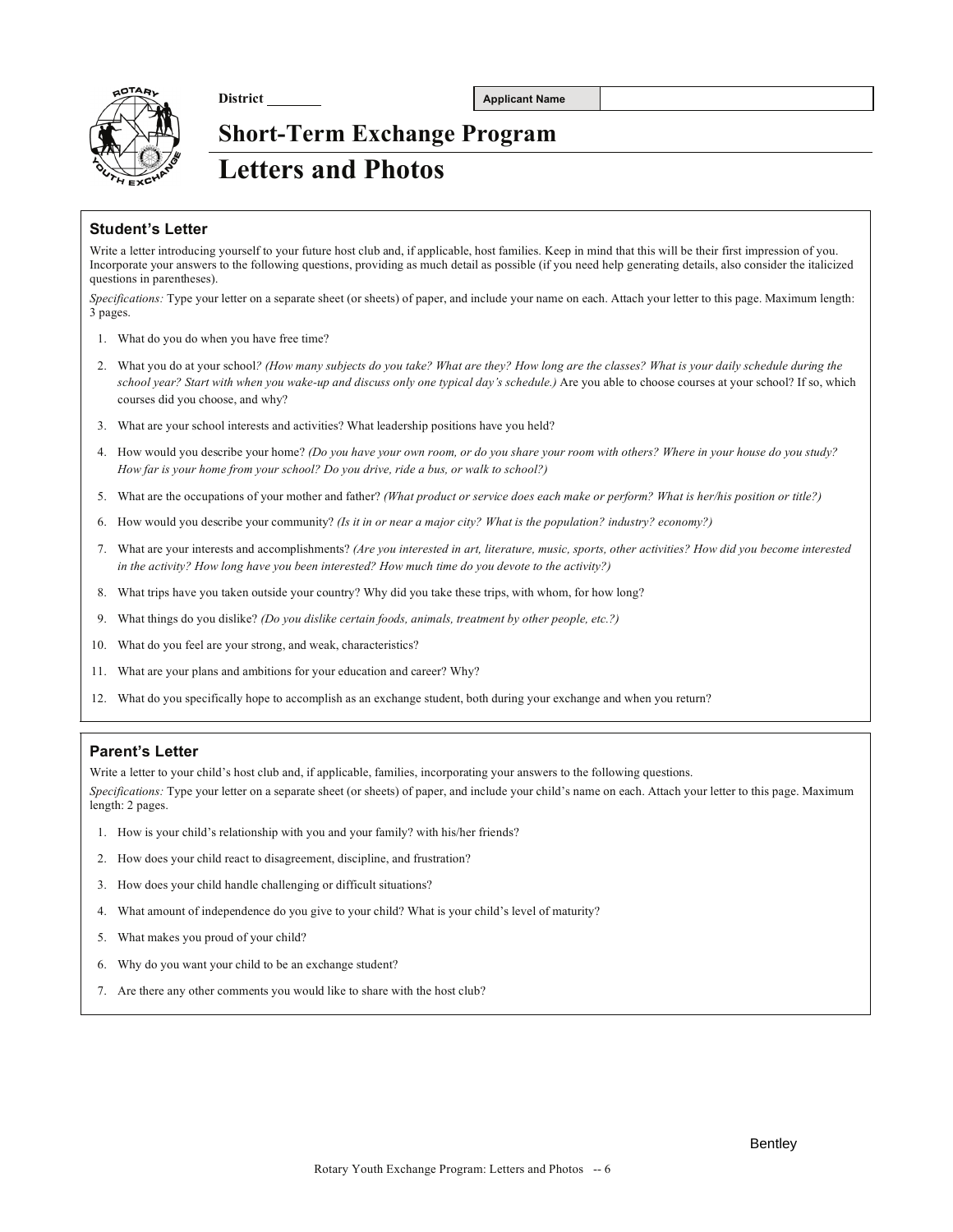

**District Applicant Name** 

# **Short-Term Exchange Program Guarantee Form**

| Full Legal Name as it appears on passport or birth certificate (use all capital letters for your FAMILY name) |  |                                                    |        |                      |  | Gender                                 |                              |
|---------------------------------------------------------------------------------------------------------------|--|----------------------------------------------------|--------|----------------------|--|----------------------------------------|------------------------------|
|                                                                                                               |  |                                                    |        |                      |  |                                        | $\mathsf{F}$<br>$\mathbf{M}$ |
| Home Address - Street                                                                                         |  | City                                               |        | State/Prov.          |  | <b>Postal Code</b>                     | <b>Country</b>               |
|                                                                                                               |  |                                                    |        |                      |  |                                        |                              |
| Postal Address (if different) - Street                                                                        |  | City                                               |        | State/Prov.          |  | <b>Postal Code</b>                     | Country                      |
|                                                                                                               |  |                                                    |        |                      |  |                                        |                              |
| <b>Home Phone</b>                                                                                             |  | <b>Mobile Phone</b>                                | E-mail |                      |  |                                        |                              |
|                                                                                                               |  |                                                    |        |                      |  |                                        |                              |
| Date of Birth (e.g., 01/Jan/1999)                                                                             |  | Place of Birth (City, State/Province, Country)     |        | Citizen of (Country) |  |                                        |                              |
|                                                                                                               |  |                                                    |        |                      |  |                                        |                              |
| <b>Sponsor Rotary District</b>                                                                                |  | <b>Host Rotary District</b><br><b>Host Country</b> |        |                      |  | <b>Arrival Airport in Host Country</b> |                              |
|                                                                                                               |  |                                                    |        |                      |  |                                        |                              |

**(A) APPLICANT GUARANTEE** I, the applicant named above, agree to do the following: (1) Purchase round-trip air travel before I depart my home country; (2) abide by the rules and decisions of the program, accepting advice and supervision of my hosts; (3) attend all orientations and trainings offered by my sending and host districts and clubs; and (4) not request permission to stay in my host country, and return home after completion of my exchange.

**(B) PARENT/LEGAL GUARDIAN GUARANTEE** We, the parents/legal guardians of the above named applicant, agree to do the following: (1) Pay all costs of transportation, passport, and visa; (2) pay costs for health and accident insurance; (3) pay for clothing for the applicant's welfare and any uniforms required; (4) pay additional costs as circumstances arise, e.g., provide an emergency fund, if required by host district, under control of the host Rotary club to be returned at completion of the exchange if not used; (5) attend orientation meetings; and (6) abide by program rules.

The Undersigned **APPLICANT** and **PARENTS/GUARDIANS** hereby agree to the Applicant's and Parents'/Guardians' Guarantee (A and B) and that the applicant is permitted to travel to the host district.

| <b>Signed (Applicant)</b>                    |                                 |                   | <b>Date</b> (e.g., 01/Jan/2006) |        |
|----------------------------------------------|---------------------------------|-------------------|---------------------------------|--------|
|                                              |                                 |                   |                                 |        |
| Signed (Father/Guardian)                     | <b>Date</b> (e.g., 01/Jan/2006) | <b>Home Phone</b> |                                 | E-mail |
|                                              |                                 |                   |                                 |        |
| Signed (Mother/Guardian)                     | <b>Date</b> (e.g., 01/Jan/2006) |                   | <b>Home Phone</b>               | E-mail |
|                                              |                                 |                   |                                 |        |
| Witness (Sponsor Rotary club representative) | <b>Date</b> (e.g., 01/Jan/2006) |                   | <b>Home Phone</b>               | E-mail |
|                                              |                                 |                   |                                 |        |

#### **ALTERNATE EMERGENCY CONTACT**

| <b>Name</b>                                                                                                                                                 |                       | Relationship                                            |         |           |            |  |
|-------------------------------------------------------------------------------------------------------------------------------------------------------------|-----------------------|---------------------------------------------------------|---------|-----------|------------|--|
| <b>Address - Street</b>                                                                                                                                     |                       |                                                         |         |           |            |  |
| City                                                                                                                                                        | State/Prov.           | <b>Postal Code</b>                                      | Country |           |            |  |
|                                                                                                                                                             |                       |                                                         |         |           |            |  |
| <b>Home Phone</b>                                                                                                                                           | <b>Business Phone</b> | <b>Mobile Phone</b>                                     | E-mail  |           |            |  |
|                                                                                                                                                             |                       |                                                         |         |           |            |  |
| (C) SENDING CLUB AND DISTRICT ENDORSEMENT                                                                                                                   |                       |                                                         |         |           |            |  |
| The Rotary Club of                                                                                                                                          | and District          | <b>Name of Club</b>                                     |         | Club ID#  | District # |  |
| having interviewed the applicant and his/her parents/legal guardians and                                                                                    |                       |                                                         |         |           |            |  |
| reviewed the student's application, hereby endorse the student as qualified for<br>Rotary Youth Exchange and recommend to host clubs the acceptance of this |                       | <b>Club President Name</b>                              |         | Signature |            |  |
| student. District agrees to provide adequate orientation to the                                                                                             |                       |                                                         |         |           |            |  |
| student and parents before the student's departure.                                                                                                         |                       | E-mail<br><b>Home Phone</b><br>Date (e.g., 01/Jan/2006) |         |           |            |  |
|                                                                                                                                                             |                       |                                                         |         |           |            |  |

| Club Secretary $\Box$ / YEO $\Box$ Name |                   | <b>Signature</b> |        | <b>District Chair Name</b>      |                   | Signature |        |
|-----------------------------------------|-------------------|------------------|--------|---------------------------------|-------------------|-----------|--------|
|                                         |                   |                  |        |                                 |                   |           |        |
| <b>Date</b> (e.g., 01/Jan/2006)         | <b>Home Phone</b> |                  | E-mail | <b>Date</b> (e.g., 01/Jan/2006) | <b>Home Phone</b> |           | E-mail |
|                                         |                   |                  |        |                                 |                   |           |        |